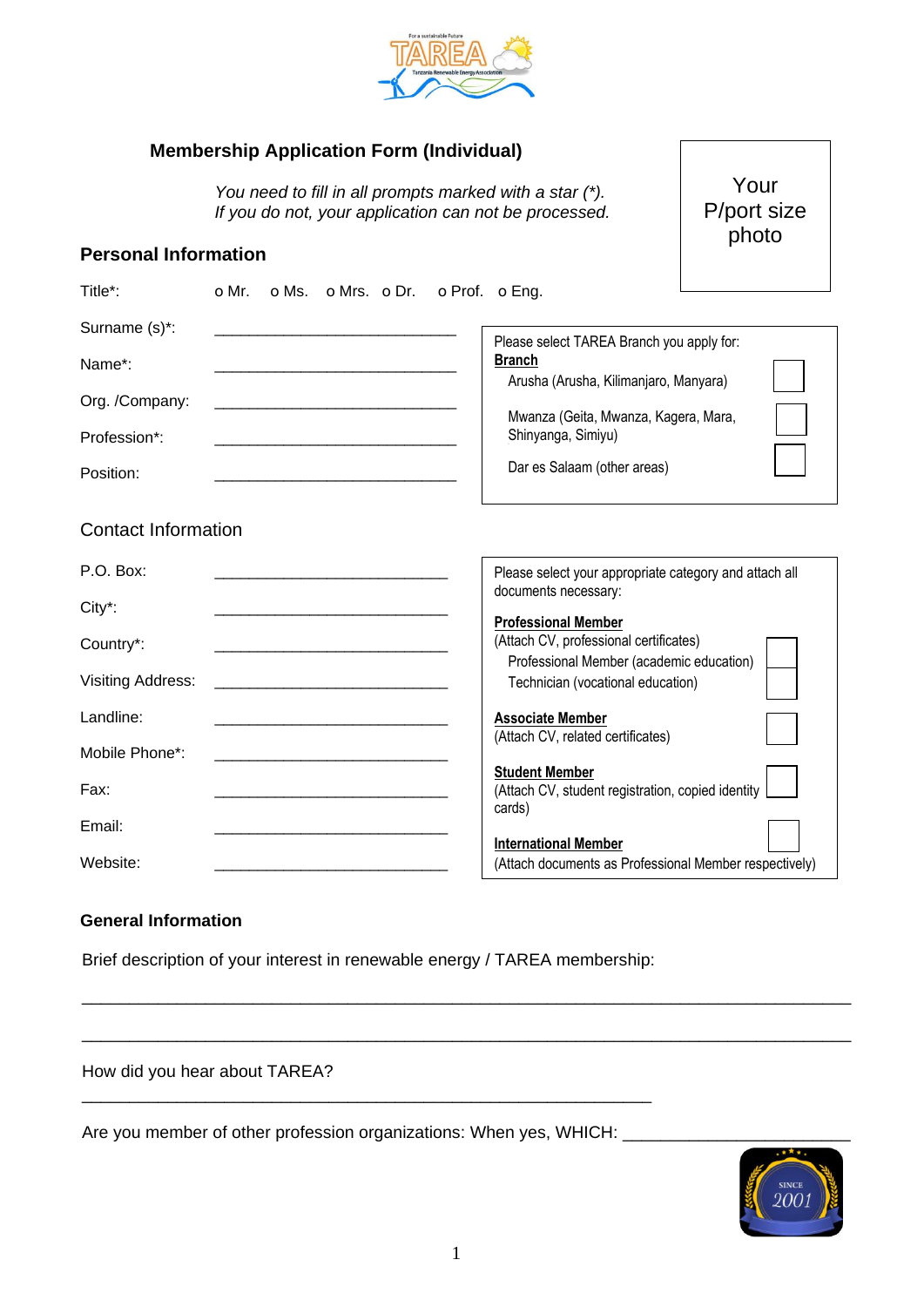## Please Note

Membership identification

Each TAREA member will be identified by a certificate, which will indicate a membership category, number and the year of validity. Membership benefits/rights are subject to the annual fee payment. Based on the existing situation and upon approval by the Executive Committee, annual subscriptions could be reviewed at any appropriate time.

Payment of Membership Registration and Annual Fee

You can pay membership registration and annual fees by cash at TAREA Offices, through bank and MPESA. Pay fees at your respective service office. The financial year of TAREA runs from 1<sup>st</sup> January to 31st December. If a new member joins in the period of October to December, the membership fee covers also the following year.

1) Northern Zone Office (Arusha)

**Bank:** CRDB **Account name:** TAREA Northern Zone Branch **Account number:** 0150200638000 P.O. Box 13954 Arusha, Arusha-Moshi/Nairobi Roads, Arusha Technical College, Association of Citizen Contractors Tanzania Building Room 3 Email: [arusha@tarea-tz.org](mailto:arusha@tarea-tz.org)

- 2) Lake Victoria Zone Office (Mwanza): **Bank:** CRDB **Account name:** TAREA Lake Victoria Zone Branch **Account number:** 0152457725000 (Regions of Geita, Kagera, Mara, Mwanza, Shinyanga and Simiyu) P.O Box 6118 Mwanza Uhuru Street, Nyamagana District commissioner Office, 1<sup>st</sup> floor Email: **mwanza@tarea-tz,org**
- 3) Dar es Salaam Office:

**Bank:** CRDB **Account name:** TAREA **Account number:** 01J1013377900 (Rest of the regions and international not operating within the areas of the branches) P.O. Box 32643 Dar es Salaam, Mandela Road, Plot 1080 Mabibo External, Export Processing Zones Authority, Shopping Arcade 17 Email: [info@tarea-tz.org](mailto:info@tarea-tz.org)

## **Confirmation**

I understand that my membership to TAREA is subject to the decision of the Association. I acknowledge that my membership is only valid if my certificate is accompanied by a receipt for payment of annual fees. I know that this payment is due each year, before March 31<sup>st</sup>, and no payment is refundable. I have been informed about the registration process, and I agree to the constitution of TAREA.

| Date                   | Signature of applicant |                     |  |
|------------------------|------------------------|---------------------|--|
| For Official use only: |                        |                     |  |
|                        |                        | Rejected: $\bigcap$ |  |
|                        |                        |                     |  |

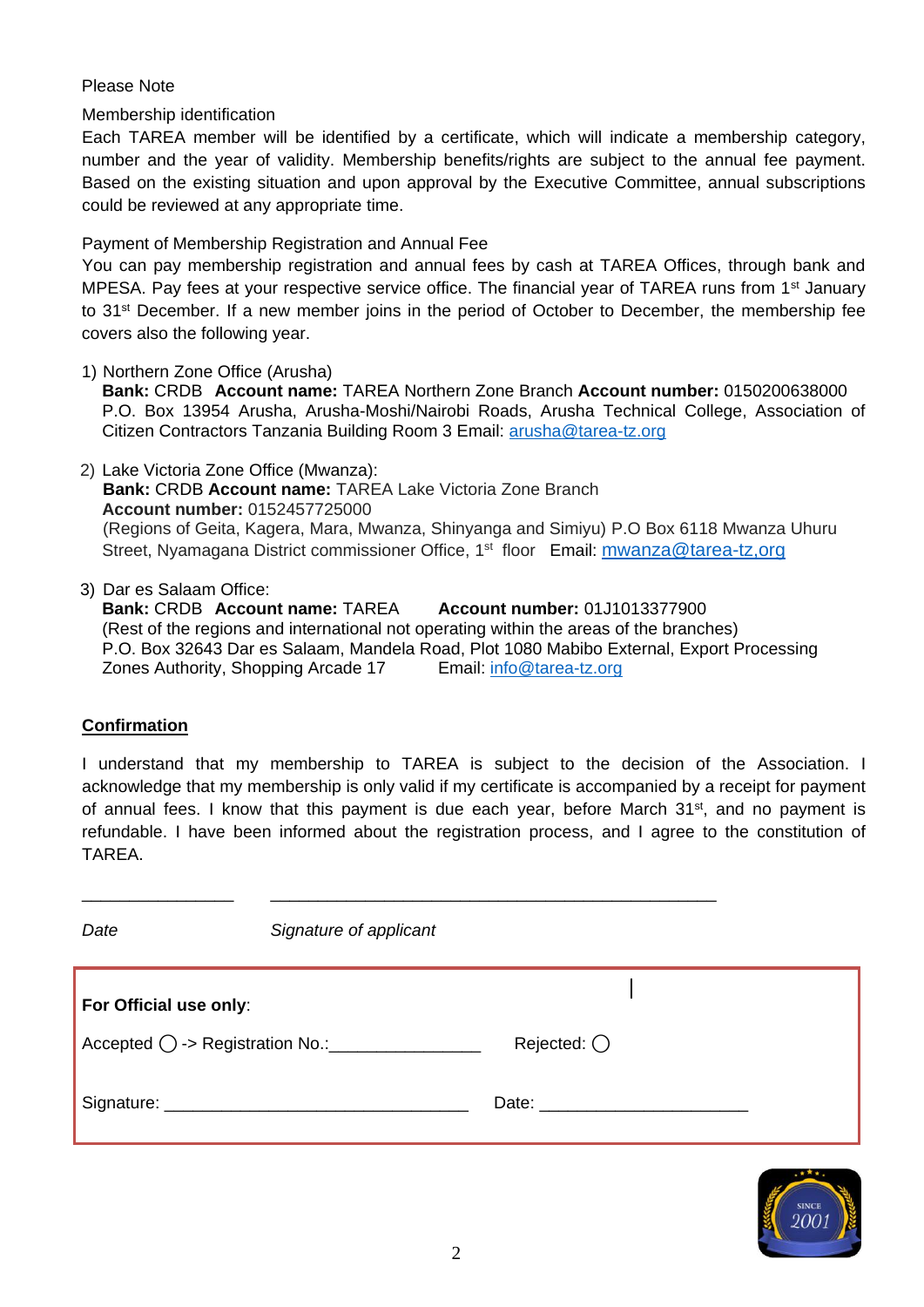## **TAREA FEES STRUCTURE AND BENEFITS**

| Category                   | Subcategory                                    | <b>Registration</b><br>fee<br>(to be paid only<br>once) |            | <b>Annual</b><br><b>Subscription</b><br>(to be paid every<br>year) |            | <b>Special Benefits</b>                                                                                                                                                                                                                                                                                                                                                                                                                                                                                                                                                                                                           |
|----------------------------|------------------------------------------------|---------------------------------------------------------|------------|--------------------------------------------------------------------|------------|-----------------------------------------------------------------------------------------------------------------------------------------------------------------------------------------------------------------------------------------------------------------------------------------------------------------------------------------------------------------------------------------------------------------------------------------------------------------------------------------------------------------------------------------------------------------------------------------------------------------------------------|
|                            |                                                | <b>USD</b>                                              | <b>TZS</b> | <b>USD</b>                                                         | <b>TZS</b> |                                                                                                                                                                                                                                                                                                                                                                                                                                                                                                                                                                                                                                   |
| Corporate<br><b>Member</b> | Large Business<br>(see criteria page 1)        |                                                         | 100,000    |                                                                    | 500,000    | All benefits of Small Business and Dealers plus:<br>Full Access to tenders/advertisements information<br>Representation to the government in advocacy and lobby works on<br>sectorial policies, regulations and strategies<br>Representation to the national apex business network<br>National and international business cooperation facilitation<br>Access to tender information and advertisements<br><b>Recommendation Letter from TAREA</b><br>International business seminars<br>Access to the sectorial regulatory information<br>Use of TAREA logo for company promotion<br>Representation to the fair business regulator |
|                            | <b>Small Business</b><br>(see criteria page 1) |                                                         | 50,000     |                                                                    | 300,000    | All benefits of Dealers plus:<br>Free hotlink by name to your website on TAREA website<br>Reduced rates on exhibitions and services<br>Free opportunities to publish articles or information via e-mail and social<br>media<br>Representation on lobby for financing to the government authorities,<br>development partners and financial institutes<br>Networking opportunities that speed the process of integrating into the<br>community<br>Access to database and sectorial information                                                                                                                                      |
|                            | Dealer<br>(small retailers)                    |                                                         | 30,000     |                                                                    | 125,000    | Reduced rates of advertisement in TAREA media<br>Network and knowledge exchange with Cooperate Members<br>Update information on renewable energy technologies<br>Capacity building<br>Exposure in renewable actors directory<br>2001                                                                                                                                                                                                                                                                                                                                                                                              |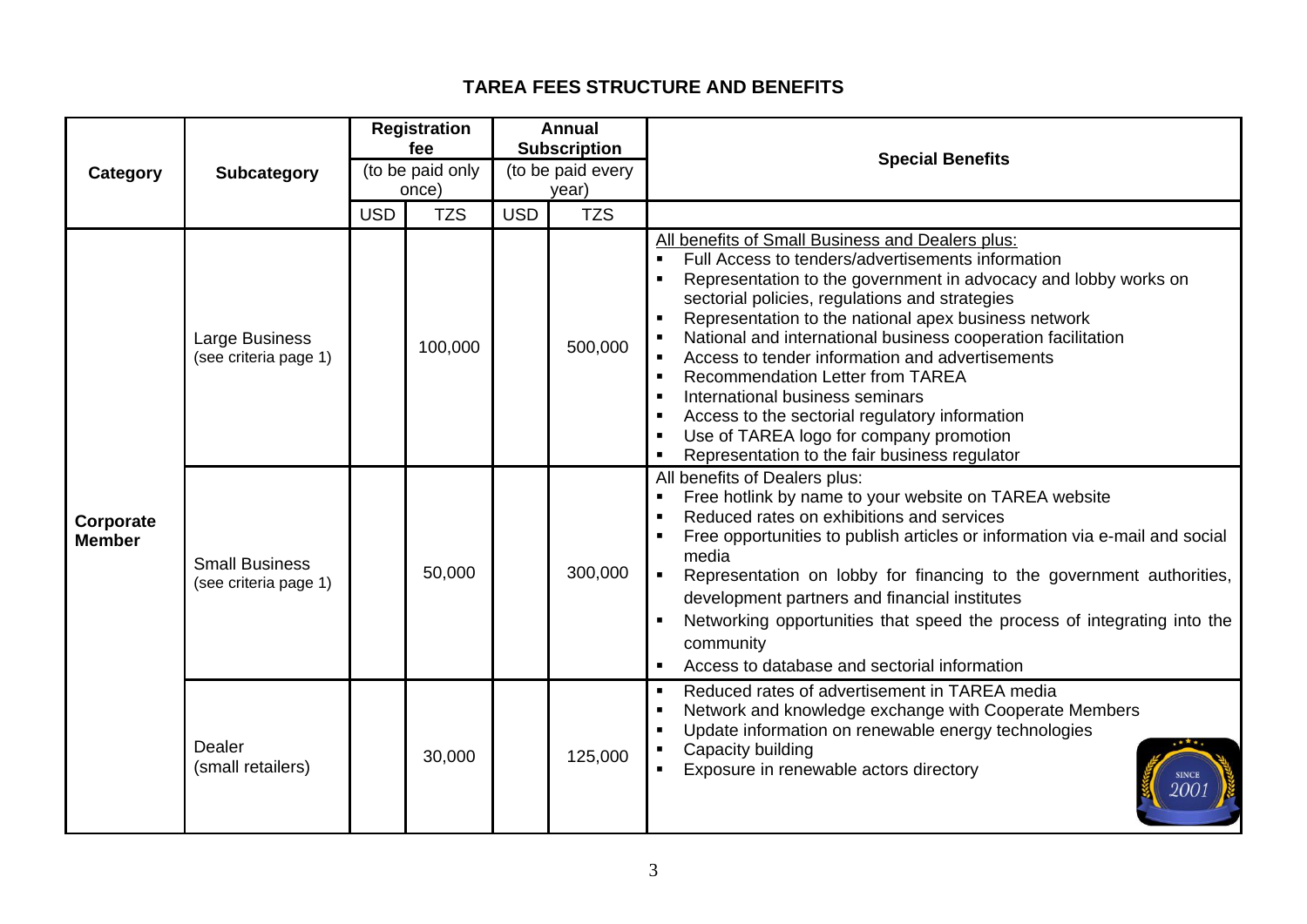|                                      | Schools                                                                  | 10,000 | 30,000 | Free renewable energy lectures/teaching/ demonstration days<br>Access to info material about renewable energy<br>Communication and network with other teachers and renewable<br>energy experts<br>Recognition through TAREA Certificate show off<br>Exposure in renewable actors directory                                                                                                                                                                                                  |
|--------------------------------------|--------------------------------------------------------------------------|--------|--------|---------------------------------------------------------------------------------------------------------------------------------------------------------------------------------------------------------------------------------------------------------------------------------------------------------------------------------------------------------------------------------------------------------------------------------------------------------------------------------------------|
| <b>Associate</b><br><b>Member</b>    | <b>Individual Person</b><br>(not working with<br>RE)                     | 30,000 | 40,000 | The benefits are similar to Professional Members except access<br>to Access to individual tenders / advertisements / calls                                                                                                                                                                                                                                                                                                                                                                  |
|                                      | Professional<br>Member<br>(academic<br>education)                        | 30,000 | 60,000 | All benefits of Technician Members plus:<br>Access to individual tenders/advertisements/calls<br>The opportunity of papers at the high level local and international<br>forums<br>Representation of the network at the high level local and<br>international forums/dialogues<br>Access to TAREA database<br>Service of connection to the international partner consultants                                                                                                                 |
| <b>Professional</b><br><b>Member</b> | Technician<br>Member<br>(vocational<br><b>Education and</b><br>Training) | 20,000 | 25,000 | Free opportunities to publish articles or information via TAREA<br>social media<br>Contacts/calls to find working places or exchange/gain<br>knowledge<br>Local and international training/workshop opportunities<br>Update information on the renewable energy sector<br>Reduced rates on the paid services<br>Use of TAREA certificate for recognition<br>Access to the reference letter<br>Exposure in renewable actors directory<br>Participate in TAREA assignments and research works |